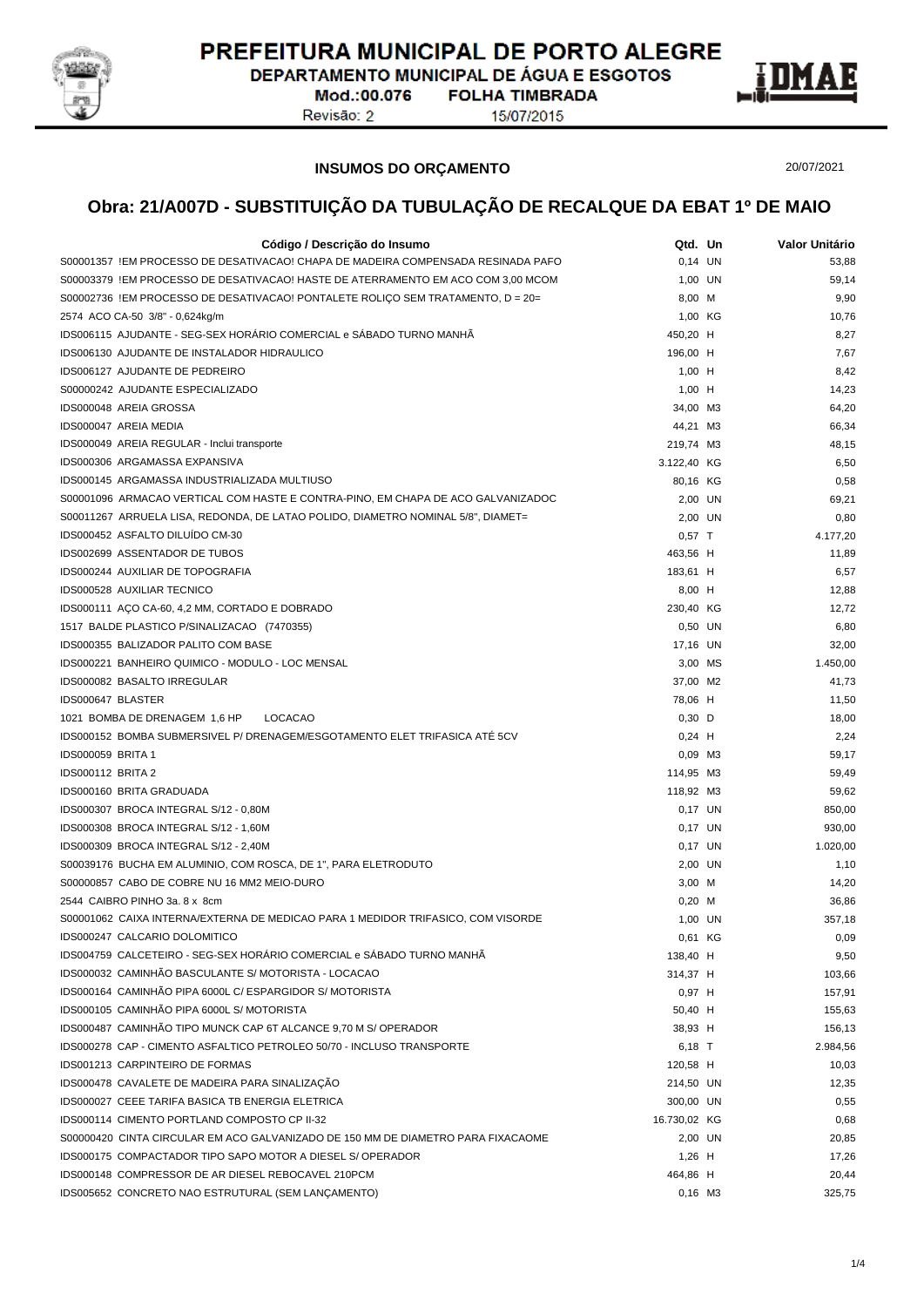

DEPARTAMENTO MUNICIPAL DE ÁGUA E ESGOTOS Mod.:00.076 **FOLHA TIMBRADA** 

Revisão: 2

15/07/2015



20/07/2021

#### **INSUMOS DO ORÇAMENTO**

| Código / Descrição do Insumo                                                                  | Qtd. Un     | Valor Unitário |
|-----------------------------------------------------------------------------------------------|-------------|----------------|
| IDS000088 CONCRETO PRE-MISTURADO FCK 15 MPA                                                   | 112,61 M3   | 314,00         |
| IDS000039 CONE DE PVC PARA SINALIZAÇÃO                                                        | 12,59 UN    | 48,75          |
| S00001539 CONECTOR METALICO TIPO PARAFUSO FENDIDO (SPLIT BOLT), PARA CABOS ATE                | 8,00 UN     | 6,99           |
| IDS000078 CONTAINER ESCR. C/ SANITARIO APROX. 13M <sup>2</sup>                                | 3.00 MS     | 570,00         |
| IDS000079 CONTAINER S/ REVEST- GALPAO APROX. 13M2                                             | 3,00 MS     | 445,31         |
| IDS000080 CONTAINER VESTIARIO/SANITARIO 4CH, 3 VASOS SANITARIOS                               | 3,00 MS     | 647,18         |
| S00012034 CURVA 180 GRAUS, DE PVC RIGIDO ROSCAVEL, DE 3/4", PARA ELETRODUTO                   | 2,00 UN     | 4,31           |
| IDS002355 DESENHISTA                                                                          | 34,89 H     | 19,11          |
| <b>IDS000010 DIGITADOR</b>                                                                    | 8,00 H      | 13,46          |
| S00002392 DISJUNTOR TIPO NEMA, TRIPOLAR 10 ATE 50A, TENSAO MAXIMA DE 415 V                    | 1,00 UN     | 81,89          |
| IDS000026 DMAE TARIFA BASICA TB PREÇO BASICO PB                                               | 60,00 UN    | 3,75           |
| IDS002436 ELETRICISTA OU OFICIAL ELETRICISTA                                                  | 11,00 H     | 11,03          |
| 100252 ELETRODO 22 CM D = 1/8 "                                                               | 0,70 KG     | 18,00          |
| S00002685 ELETRODUTO DE PVC RIGIDO ROSCAVEL DE 1 ", SEM LUVA                                  | 8,00 M      | 7,14           |
| 2532 EMULSAO DESMOLDANTE                                                                      | $0,35 \; L$ | 6,90           |
| IDS004083 ENCARREGADO                                                                         | 2,57 H      | 21,03          |
| IDS000004 ENGENHEIRO JUNIOR OU ARQUITETO                                                      | 264,00 H    | 34,72          |
| IDS000037 EQUIPAMENTO DE COMPUTADOR                                                           | 58,89 H     | 1,43           |
| IDS000425 ESCAVADEIRA HIDRÁULICA 155 HP CAPACIDADE 1,20 M3 C/ OPERADOR                        | 255,34 H    | 193,50         |
| IDS000089 ESCORA DE EUCALIPTO                                                                 | 104,28 M    | 3,38           |
| IDS000423 ESCORAMENTO BLINDADO PESADO- CONJ. METÁLICO BLINDAGEM 3,00 X 2,40 m                 | 4,12 M      | 12,21          |
| IDS000404 ESPARGIDOR ASFALTO PRESSUR, TANQ 6 M <sup>3</sup> , AQUEC, ESPARGIDORA 3,6 C/ OPERA | $2,57$ H    | 212,15         |
| IDS000369 ESPAÇADOR PLÁSTICO TIPO CADEIRINHA                                                  | 20,00 UN    | 0,28           |
| IDS000038 ESTAÇÃO TOTAL - TOPOGRAFIA - LOCAÇÃO                                                | 0,42 MS     | 900,00         |
| IDS000022 FERREIRO                                                                            | 6,40 H      | 10,08          |
| IDS000341 FERTILIZANTE ORGANICO COMPOSTO                                                      | 4,08 KG     | 1,42           |
| S00000937 FIO DE COBRE, SOLIDO, CLASSE 1, ISOLACAO EM PVC/A, ANTICHAMA BWF-B,SEC              | 27,00 M     | 9,49           |
| 8575 FIO SINGELO 1,5mm2 - 750V                                                                | 5,00 M      | 2,11           |
| S00000406 FITA ACO INOX PARA CINTAR POSTE, $L = 19$ MM, $E = 0.5$ MM (ROLO DE 30M)            | $0,13$ UN   | 80,35          |
| IDS000367 FORNECIMENTO DE CONCRETO USINADO FCK 35 MPA                                         | 0,32 M3     | 309,65         |
| IDS000368 FORNECIMENTO DE FIBRAS DE AÇO                                                       | 10,06 KG    | 5,66           |
| IDS000370 FORNECIMENTO DE GANCHO OLHAL DE SUSPENSÃO C/ TUBO ROSQUEAVEL                        | 2,00 UN     | 34,48          |
| IDS000091 FOSSA SEPTICA 10 PESSOAS RESID. P.DMAE                                              | 1,00 UN     | 4.120,90       |
| S00005076 GRAMPO DE ACO POLIDO 1 " X 9                                                        | 1,46 KG     | 20,50          |
| IDS000303 IMPRESSÃO P&B e COLORIDA A4 - LASER                                                 | 54,63 UN    | 1,40           |
| <b>IDS002698 INSTALADOR HIDRAULICO</b>                                                        | 204,00 H    | 9,96           |
| IDS025964 JARDINEIRO - SEG-SEX HORÁRIO COMERCIAL e SÁBADO TURNO MANHÃ                         | 8,04 H      | 9,79           |
| IDS000182 LAJE DE GRES P/CALCADA 45 X 90CM                                                    | 30,00 M2    | 15,00          |
| 8660 LAMPADA INCANDESCENTE 60W                                                                | 0,50 UN     | 1,92           |
| S00010776 LOCACAO DE CONTAINER 2,30 X 6,00 M, ALT. 2,50 M, PARA ESCRITORIO, INT               | 3,00 ME     | 445,31         |
| S00001892 LUVA EM PVC RIGIDO ROSCAVEL, DE 1", PARA ELETRODUTO                                 | 4,00 UN     | 1,52           |
| S00004006 MADEIRA SERRADA EM PINUS, MISTA OU EQUIVALENTE DA REGIAO - BRUTA                    | 0,04 M3     | 916,25         |
| IDS000318 MAQUINA DE CORTAR ASFALTO                                                           | 20,59 H     | 21,59          |
| IDS000151 MARTELETE OU ROMPEDOR PNEUMATICO MANUAL S/ COMPRESSOR S/ OPERADOR                   | 150,70 H    | 28,46          |
| IDS000017 MESTRE DE OBRAS -SEG-SEX -HORÁRIO COMERCIAL e SÁBADO TURNO MANHÃ                    | 268,60 H    | 22,90          |
| 2504 MOTOR ELETRICO 2HP P/VIBRADOR LOCACAO                                                    | $0,02$ D    | 35,00          |
| IDS004093 MOTORISTA DE CAMINHÃO -SEG-SEX HORÁRIO COMERCIAL e SÁBADO TURNO MANHÃ               | 365,74 H    | 11,28          |
| IDS004095 MOTORISTA DE VEICULO LEVE                                                           | $1,11$ H    | 10,52          |
| IDS000179 MOTOSERRA COM MOTOR A GASOLINA                                                      | 9,41 H      | 3,13           |
| IDS000169 MUDA PARA PLANTIO - FUSTE >= 1,80M                                                  | 10,45 UN    | 31,89          |
| IDS000144 NIVEL OTICO C/ PRECISÃO                                                             | 60,06 H     | 2,03           |
| IDS000388 OPERADOR DE TRATOR - SEG-SEX HORÁRIO COMERCIAL e SÁBADO TURNO MANHÃ                 | 1,74 H      | 21,63          |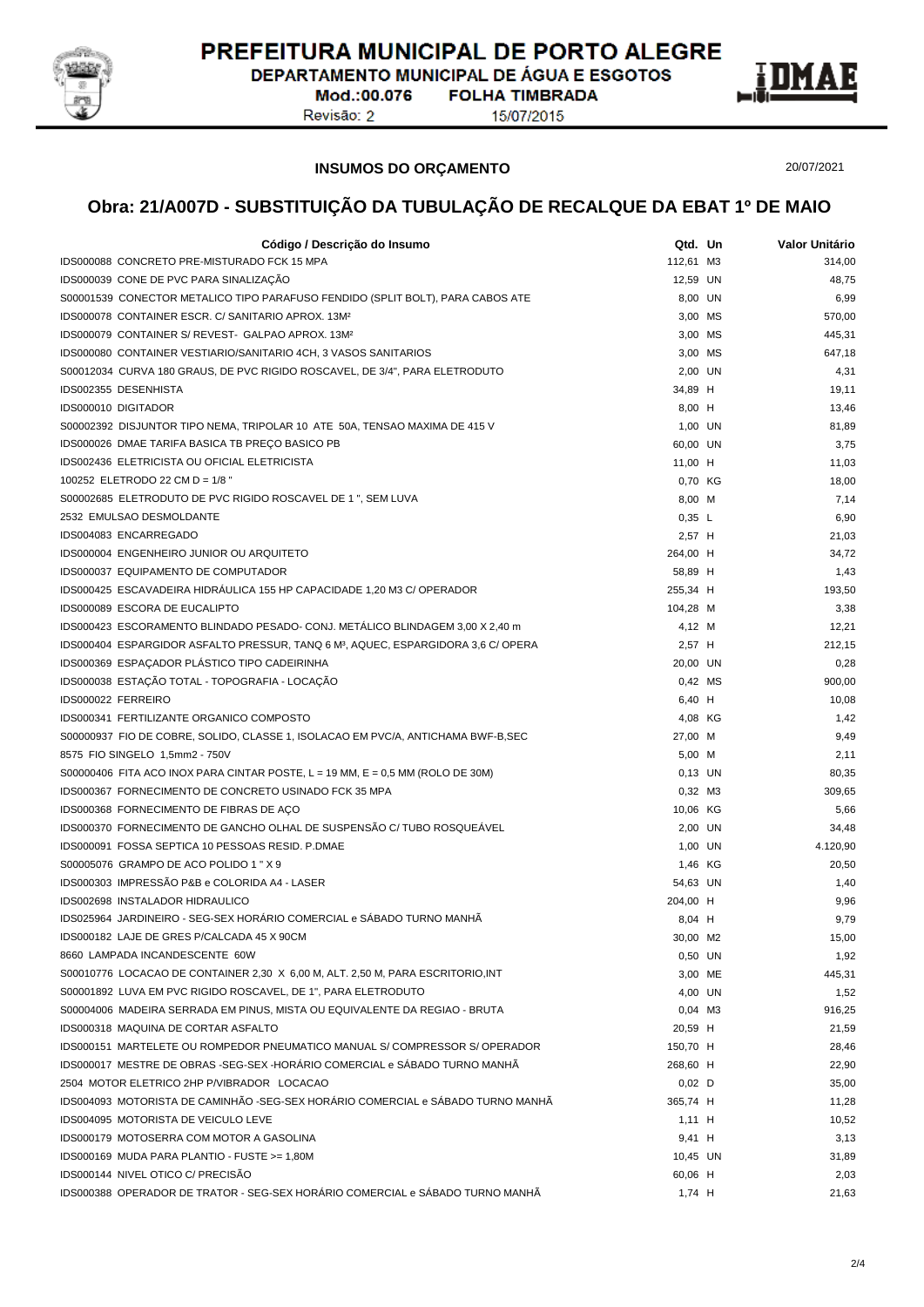

DEPARTAMENTO MUNICIPAL DE ÁGUA E ESGOTOS Mod.:00.076 **FOLHA TIMBRADA** 

Revisão: 2

15/07/2015



**INSUMOS DO ORÇAMENTO**

20/07/2021

| Código / Descrição do Insumo                                                     | Qtd. Un              | Valor Unitário   |
|----------------------------------------------------------------------------------|----------------------|------------------|
| IDS000109 OPERADOR GUINDASTE                                                     | 38,93 H              | 11,70            |
| <b>IDS000136 OPERADOR MAQUINAS E TRATORES DIVERSOS</b>                           | 2,17 H               | 11,53            |
| IDS004257 OPERADOR MARTELETE COMPACTADOR -SEG-SEX HOR.COMERCIAL e SÁBADO T MANHÃ | 401,19 H             | 10,98            |
| IDS004234 OPERADOR RETROESCAVADEIRA                                              | 37,90 H              | 13,37            |
| IDS000426 OPERADOR RETROESCAVADEIRA -SEG-SEX HOR. COMERCIAL e SÁBADO TURNO MANHÃ | 287,75 H             | 13,37            |
| IDS000149 PA CARREGADEIRA SOBRE RODAS C/ OPERADOR                                | 12,16 H              | 144,35           |
| S00004346 PARAFUSO DE FERRO POLIDO, SEXTAVADO, COM ROSCA PARCIAL, DIAMETRO 5/8CO | 2,00 UN              | 6,32             |
| IDS000158 PARALELEPIPEDO GRANITICO                                               | 0.60 ML              | 1.621,87         |
| 16042 PEDRA DE GRES 12 x 25 x 50cm                                               | 95,00 UN             | 3,70             |
| IDS004750 PEDREIRO - SEG-SEX HORÁRIO COMERCIAL e SÁBADO TURNO MANHÃ              | 691,83 H             | 10,14            |
| <b>IDS000292 PERFURATRIZ DIAMANTADA TIPO HILTI</b>                               | 312,24 H             | 3,01             |
| IDS000071 PEÇA MADEIRA 3A QUALIDADE 2,5 x10CM NÃO APARELHADA                     | 25,60 M              | 2,20             |
| IDS000034 PEÇA MADEIRA DE LEI 2,5x7,5cm (1"x3")                                  | 16,00 M              | 6,16             |
| IDS000069 PEÇA MADEIRA DE LEI 6 X 12 CM                                          | 71,28 M              | 23,99            |
| IDS000035 PEÇA MADEIRA NATIVA/REGIONAL 7,5x7,5cm (3x3)                           | 10,56 M              | 4,29             |
| IDS000033 PLACA DE OBRA ADESIVADA                                                | 16,00 M2             | 240,75           |
| IDS000172 PLACA VIBRATORIA COMPACTADOR C/ MOTOR DIESEL S/ OPERADOR               | 248,57 H             | 10,09            |
| IDS000304 PLOTAGEM PB EM PDF                                                     | 3,54 M2              | 10,00            |
| S00004741 PO DE PEDRA (POSTO PEDREIRA/FORNECEDOR, SEM FRETE)                     | 238,05 M3            | 52,24            |
| S00004491 PONTALETE *7,5 X 7,5 * CM EM PINUS, MISTA OU EQUIVALENTE DA REGIAO -   | 19,30 M              | 4,07             |
| IDS000036 PREGOS BITOLAS VARIADAS                                                | 153,52 KG            | 20,29            |
| IDS000343 PROFISSIONAL NIVEL SUPERIOR                                            | 56,00 H              | 46,46            |
| IDS000154 RETROESCAVADEIRA S/ RODAS C/ CARREGADEIRA S/ OPERADOR                  | 55,31 H              | 76,44            |
| IDS005875 RETROESCAVADEIRA, 74HP - (VU = 6 ANOS) - CHP DIURNO C/ OPERADOR        | 116,19 H             | 101,23           |
| IDS005871 ROLO COMPACTADOR DE PNEUS ESTATICO - PRODUTIVA - C/ OPERADOR           | 5,05 H               | 134,38           |
| IDS005684 ROLO COMPACTADOR VIBRATORIO 6,6T- PRODUTIVA - C/ OPERADOR              | $5,00$ H             | 104,24           |
| IDS000161 ROLO COMPACTADOR VIBRATORIO LISO S/ OPERADOR                           | $0,73$ H             | 85,92            |
| 16051 ROLO LISO CG-11<br><b>LOCACAO</b>                                          | $0,18$ H             | 100,00           |
| IDS000176 SAIBRO PARA ARGAMASSA                                                  | 1,92 M3              | 58,85            |
| IDS000087 SAIBRO POSTO OBRA                                                      | 239,68 M3            | 56,95            |
| IDS006111 SERVENTE - SEG-SEX HORÁRIO COMERCIAL e SÁBADO TURNO MANHÃ              | 7.089,57 H           | 8,42             |
| 300245 SINALIZAÇÃO - CARRO SETA - LOCAÇÃO                                        | 3,00 MS              | 2.450,00         |
| IDS000040 SINALIZAÇÃO - TIPO PISCA-PISCA                                         |                      |                  |
| IDS006160 SOLDADOR                                                               | 24,60 UN             | 69,19            |
| 8689 SUPORTE PENDENTE LAMPADA INCANDESCENTE                                      | 47,87 H              | 11,62            |
| IDS000102 TABUA MADEIRA 3A QUALIDADE 2,5 x23,00cm - NÃO APARELHADA               | 0,50 UN<br>312,36 M  | 1,91<br>4,92     |
| IDS000041 TABUA MADEIRA LEI E=2,5cm (1")                                         | 1,08 M2              | 15,54            |
| 16013 TABULETA DE MADEIRA 50 x 50cm                                              |                      |                  |
| IDS000213 TAMPÃO FD DN 600mm ARTIC. PESADO - Inclui transporte                   | $0,26$ UN<br>1,00 UN | 116,00<br>845,30 |
| IDS000403 TANQUE DE ASFALTO ESTACIONÁRIO CAPACIDADE 30.000L                      | 2,57 H               | 169,78           |
| IDS000229 TANQUE P/ ASFALTO + AQUECEDOR TERMICO                                  | 8,55 H               | 169,78           |
| IDS000451 TAXA DE DEPOSIÇÃO (DESCARTE) DE MATERIAL ESCAVADO                      | 674,39 M3            |                  |
| IDS000031 TAXA RESPONSABILIDADE TECNICA - ACIMA DE R\$ 15.000,01                 |                      | 15,00            |
|                                                                                  | 2,00 UN              | 233,94           |
| IDS000157 TE DE SERVIÇO PEAD 63x20                                               | 1,00 UN              | 133,48           |
| S00037524 TELA PLASTICA LARANJA, TIPO TAPUME PARA SINALIZACAO, MALHA RETANGUL1.2 | 28,60 M              | 2,03             |
| IDS000028 TELEFONE TARIFA BASICA                                                 | 3,00 UN              | 54,99            |
| IDS000216 TERRA VEGETAL POSTO OBRA                                               | 0,39 M3              | 178,84           |
| IDS007592 TOPOGRAFO                                                              | 99,74 H              | 15,15            |
| IDS000401 TRATOR DE PNEUS POT 105 CV TRAÇÃO 4 X 4, PESO C/LASTRO 5775 KG C/OPE   | 2,57 H               | 183,97           |
| IDS000155 TRATOR ESTEIRA S/ OPERADOR                                             | $3,14$ H             | 120,41           |
| IDS000279 TUBO CONCRETO ARMADO ESGOTO SANIT EA-2 PB JE DN 400 MM                 | 5,00 M               | 136,67           |
| IDS000166 TUBO PEAD PB DE 20mm PE 80 SDR 9 AGUA                                  | 5,00 M               | 3,29             |